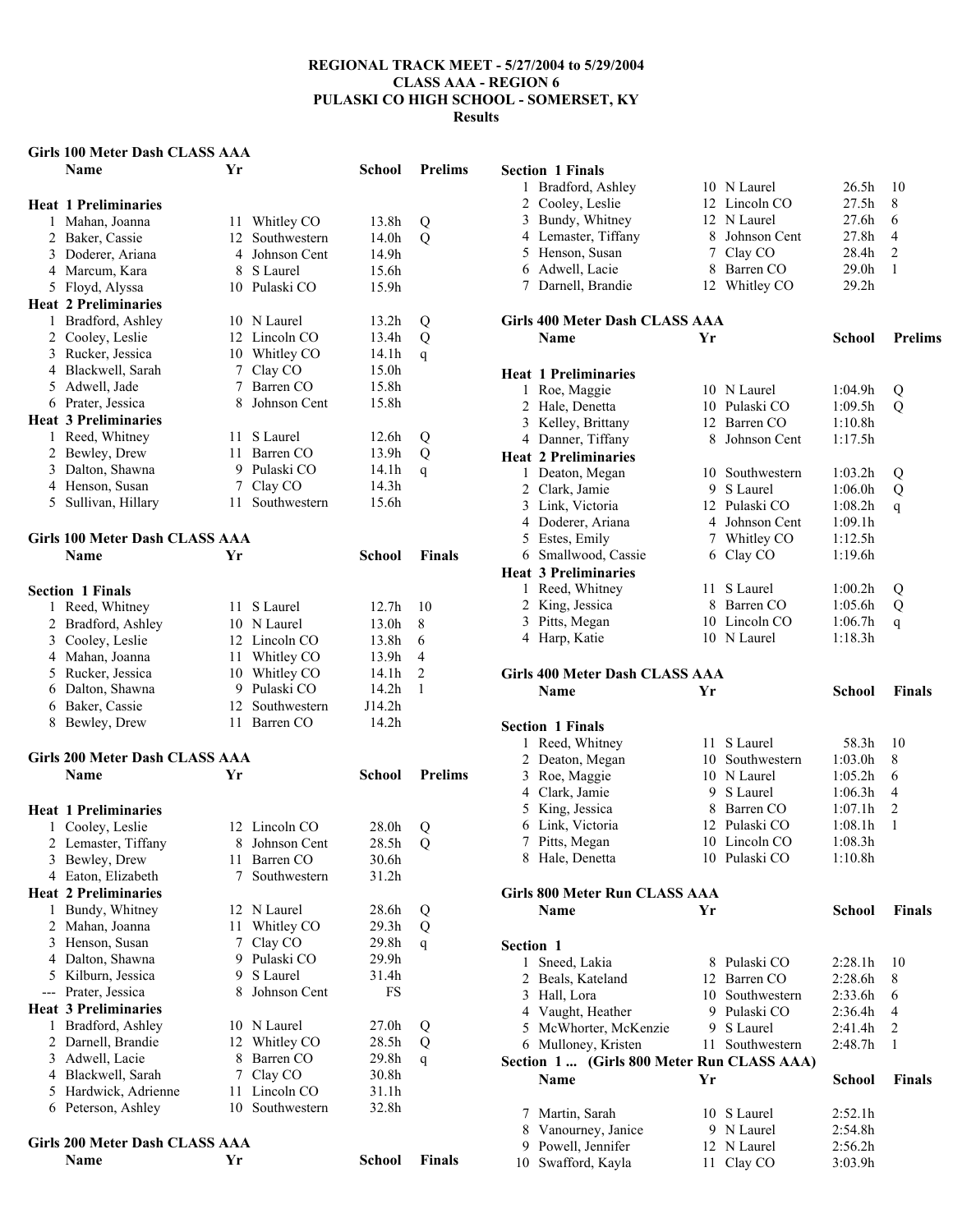| 11               | Ellis, Tabitha<br>12 Turner, Kendra | $7\phantom{.0}$ | 10 Barren CO<br>8 Whitley CO | 3:06.3h<br>3:07.2h<br>3:20.4h |                |
|------------------|-------------------------------------|-----------------|------------------------------|-------------------------------|----------------|
|                  | 13 Mathis, Keasha                   |                 | Clay CO                      |                               |                |
|                  | Girls 1600 Meter Run CLASS AAA      |                 |                              |                               |                |
|                  | <b>Name</b>                         | Yr              |                              | <b>School</b>                 | <b>Finals</b>  |
| <b>Section 1</b> |                                     |                 |                              |                               |                |
| 1                | Sneed, Lakia                        |                 | 8 Pulaski CO                 | 5:35.6h                       | 10             |
| $\overline{2}$   | Vaught, Heather                     |                 | 9 Pulaski CO                 | 5:40.6h                       | 8              |
| 3                | Beals, Catherine                    |                 | 8 Barren CO                  | 5:41.3h                       | 6              |
|                  | 4 Brainard, Whitney                 |                 | 12 Southwestern              | 5:56.4h                       | 4              |
|                  | 5 Vanourney, Janice                 |                 | 9 N Laurel                   | 6:09.8h                       | $\overline{2}$ |
| 6                | Thompson, Sara                      | 11 -            | Southwestern                 | 6:11.0h                       | 1              |
| 7                | Bauer, Sarah                        |                 | 9 Barren CO                  | 6:16.4h                       |                |
| 8                | Bazler, Megan                       | 12              | S Laurel                     | 6:17.8h                       |                |
|                  | 9 Marcum, Korrine                   |                 | 8 S Laurel                   | 6:21.3h                       |                |
|                  | 10 Burdette, Jordan                 |                 | 7 Lincoln CO                 | 6:22.3h                       |                |
|                  | 11 Collins, Brittany                | 7 <sup>7</sup>  | Clay CO                      | 6:33.6h                       |                |
|                  | 12 Powell, Jennifer                 |                 | 12 N Laurel                  | 6:34.8h                       |                |
|                  | 13 Price, Kayla                     |                 | 8 Johnson Cent               | 6:41.4h                       |                |
|                  | 14 Walls, Leah                      |                 | 11 Lincoln CO                | 7:01.5h                       |                |
|                  | 15 Clark, Kristine                  | $7^{\circ}$     | Whitley CO                   | 7:04.6h                       |                |
|                  | 16 Owens, Mariah                    | 6               | Clay CO                      | 7:13.5h                       |                |
|                  | Girls 3200 Meter Run CLASS AAA      |                 |                              |                               |                |
|                  | Name                                | Yr              |                              | School                        | <b>Finals</b>  |
|                  |                                     |                 |                              |                               |                |
| <b>Section 1</b> |                                     |                 |                              |                               |                |
|                  | 1 Vaught, Heather                   |                 | 9 Pulaski CO                 | 12:58.0h                      | 10             |
| 2                | Sneed, Lakia                        |                 | 8 Pulaski CO                 | 13:00.0h                      | 8              |
| 3                | Brainard, Whitney                   |                 | 12 Southwestern              | 13:05.1h                      | 6              |
|                  | 4 Beals, Catherine                  |                 | 8 Barren CO                  | 13:35.2h                      | 4              |
| 5                | Thompson, Sara                      | 11 -            | Southwestern                 | 13:58.9h                      | $\overline{2}$ |
| 6                | House, Brittney                     | 11 -            | Lincoln CO                   | 14:20.6h                      | 1              |
| 7                | Bauer, Sarah                        |                 | 9 Barren CO                  | 14:34.3h                      |                |
|                  | 8 Collins, Brittany                 |                 | 7 Clay CO                    | 15:05.7h                      |                |
|                  | 9 Vanourney, Kenna                  |                 | 9 N Laurel                   | 15:16.1h                      |                |
| 10               | Root, Jessica                       | 8               | S Laurel                     | 15:54.1h                      |                |
| 11               | Price, Kayla                        | 8.              | Johnson Cent                 | 16:11.6h                      |                |
|                  | 12 Owens, Mariah                    |                 | 6 Clay CO                    | 16:27.6h                      |                |
|                  | Girls 100 Meter Hurdles CLASS AAA   |                 |                              |                               |                |
|                  | <b>Name</b>                         | Yr              |                              | School                        | <b>Prelims</b> |
|                  |                                     |                 |                              |                               |                |
|                  | <b>Heat 1 Preliminaries</b>         |                 |                              |                               |                |
| 1                | Baker, Cassie                       | 12              | Southwestern                 | 17.8h                         | Q              |
| $\overline{2}$   | Smallwood, Katie                    |                 | 10 Clay CO                   | 17.9h                         | Q              |
| 3                | Reed, Haley                         |                 | 11 Lincoln CO                | 18.7h                         | Q              |
|                  | 4 Wilson, Julie                     |                 | 10 Barren CO                 | 19.5h                         | $\overline{Q}$ |
| 5                | Sasser, Shelly                      | 11              | Whitley CO                   | 20.8h                         |                |
|                  | 6 Hickson, Brittany                 | 8               | S Laurel                     | 22.2h                         |                |
| 7                | Baldwin, Tymber                     | 8               | Johnson Cent                 | 22.3 <sub>h</sub>             |                |
|                  | <b>Heat 2 Preliminaries</b>         |                 |                              |                               |                |
| 1                | Jolly, Ashley                       | 11.             | Barren CO                    | 17.5h                         | Q              |
| 2                | Roberts, Whitney                    | 12              | Southwestern                 | 18.2h                         | Q              |
| 3                | Messer, Ashley                      | 8               | S Laurel                     | 19.1h                         | Q              |
|                  | 4 Worley, Rachel                    | 11              | Whitley CO                   | 20.2 <sub>h</sub>             | Q              |
| 5                | Smith, Sabrina                      | $7^{\circ}$     | N Laurel                     | 20.8h                         |                |
| 6                | McKenzie, Ashley                    | 9.              | Johnson Cent                 | 21.2h                         |                |

| <b>Girls 100 Meter Hurdles CLASS AAA</b> |                                            |    |                          |                   |                |
|------------------------------------------|--------------------------------------------|----|--------------------------|-------------------|----------------|
|                                          | <b>Name</b>                                | Yr |                          | School            | <b>Finals</b>  |
|                                          |                                            |    |                          |                   |                |
|                                          | <b>Section 1 Finals</b>                    |    |                          |                   |                |
| 1                                        | Jolly, Ashley                              | 11 | Barren CO                | 17.6h             | 10             |
|                                          | 2 Smallwood, Katie                         |    | 10 Clay CO               | 17.9h             | 8              |
|                                          | 3 Baker, Cassie                            |    | 12 Southwestern          | 17.9h             | 6              |
|                                          | 4 Roberts, Whitney                         |    | 12 Southwestern          | 18.0h             | 4              |
|                                          | 5 Reed, Haley                              | 11 | Lincoln CO               | 18.2 <sub>h</sub> | $\overline{c}$ |
|                                          | 6 Messer, Ashley                           | 8  | S Laurel                 | 18.5h             | 1              |
|                                          | 7 Wilson, Julie                            | 10 | Barren CO                | 18.9h             |                |
|                                          | 8 Worley, Rachel                           | 11 | Whitley CO               | 19.1h             |                |
|                                          |                                            |    |                          |                   |                |
|                                          | Girls 300 Meter Hurdles CLASS AAA          |    |                          |                   |                |
|                                          | <b>Name</b>                                | Yr |                          | School            | <b>Prelims</b> |
|                                          |                                            |    |                          |                   |                |
|                                          | <b>Heat 1 Preliminaries</b>                |    |                          |                   |                |
|                                          | 1 Wilson, Julie                            | 10 | Barren CO                | 53.6h             | Q              |
|                                          | 2 Baker, Cassie                            | 12 | Southwestern             | 55.7h             | Q              |
|                                          | 3 House, Brittney                          | 11 | Lincoln CO               | 56.4h             | Q              |
|                                          | 4 Hickson, Brittany                        | 8  | S Laurel                 | 57.5h             | Q              |
|                                          | 5 Smallwood, Katie                         | 10 | Clay CO                  | 1:01.1h           |                |
|                                          | 6 Worley, Rachel                           | 11 | Whitley CO               | 1:01.2h           |                |
|                                          | <b>Heat 2 Preliminaries</b>                |    |                          |                   |                |
|                                          | 1 Roberts, Whitney                         |    | 12 Southwestern          | 52.8h             | Q              |
|                                          | 2 Messer, Ashley                           |    | 8 S Laurel               | 57.2h             | Q              |
|                                          | 3 Sasser, Shelly                           | 11 | Whitley CO               | 58.3h             | Q              |
|                                          | 4 Smith, Sabrina                           | 7  | N Laurel                 | 1:00.8h           | $\overline{Q}$ |
|                                          | 5 Baldwin, Tymber                          | 8  | Johnson Cent             | 1:01.0h           |                |
|                                          | 6 Jolly, Ashley                            |    | 11 Barren CO             | 1:01.3h           |                |
|                                          |                                            |    |                          |                   |                |
|                                          |                                            |    |                          |                   |                |
|                                          |                                            |    |                          |                   |                |
|                                          | <b>Girls 300 Meter Hurdles CLASS AAA</b>   |    |                          |                   |                |
|                                          | <b>Name</b>                                | Yr |                          | School            | <b>Finals</b>  |
|                                          |                                            |    |                          |                   |                |
|                                          | <b>Section 1 Finals</b>                    |    |                          |                   |                |
|                                          | 1 Roberts, Whitney                         |    | 12 Southwestern          | 50.5h             | 10             |
|                                          | 2 Wilson, Julie                            |    | 10 Barren CO             | 51.5h             | 8              |
|                                          | 3 Baker, Cassie                            |    | 12 Southwestern          | 51.8h             | 6              |
|                                          | 4 House, Brittney                          | 11 | Lincoln CO               | 55.1h             | 4              |
|                                          | 5 Sasser, Shelly                           | 11 | Whitley CO               | 56.0h             | 2              |
|                                          | 6 Messer, Ashley                           | 8  | S Laurel                 | 56.4h             | 1              |
|                                          | 7 Hickson, Brittany                        | 8  | S Laurel                 | 56.5h             |                |
|                                          | 8 Smith, Sabrina                           | 7  | N Laurel                 | 1:01.2h           |                |
|                                          |                                            |    |                          |                   |                |
|                                          | Girls 4x100 Meter Relay CLASS AAA          |    |                          |                   |                |
|                                          | Team                                       |    | <b>Relay</b>             | <b>Finals</b>     |                |
|                                          |                                            |    |                          |                   |                |
| Section 1                                |                                            |    |                          |                   |                |
|                                          | 1 North Laurel                             |    |                          | 52.5h             | 10             |
|                                          | 1) Roe, Maggie 10                          |    | 2) Irizarry, Karla 10    |                   |                |
|                                          | 3) Bundy, Whitney 12                       |    | 4) Bradford, Ashley 10   |                   |                |
|                                          | 5) Manning, Sara 12                        |    | 6) Dezarn, Lana 10       |                   |                |
|                                          | 2 Barren County                            |    |                          | 53.5h             | 8              |
|                                          | 1) Adwell, Lacie 8                         |    | 2) Jolly, Jessica 9      |                   |                |
|                                          | 3) Bewley, Drew 11                         |    | 4) Jolly, Ashley 11      |                   |                |
|                                          | 5) Adwell, Jade 7                          |    | 6) Watkins, Holly 12     |                   |                |
|                                          | 3 Lincoln County                           |    |                          | 54.4h             | 6              |
|                                          | 1) Cooley, Leslie 12                       |    | 2) Hardwick, Adrienne 11 |                   |                |
|                                          | 3) Pitts, Megan 10                         |    | 4) Martin, Andi 9        |                   |                |
|                                          | 4 Whitley County<br>1) Darnell, Brandie 12 |    | 2) Mahan, Joanna 11      | 54.6h             | 4              |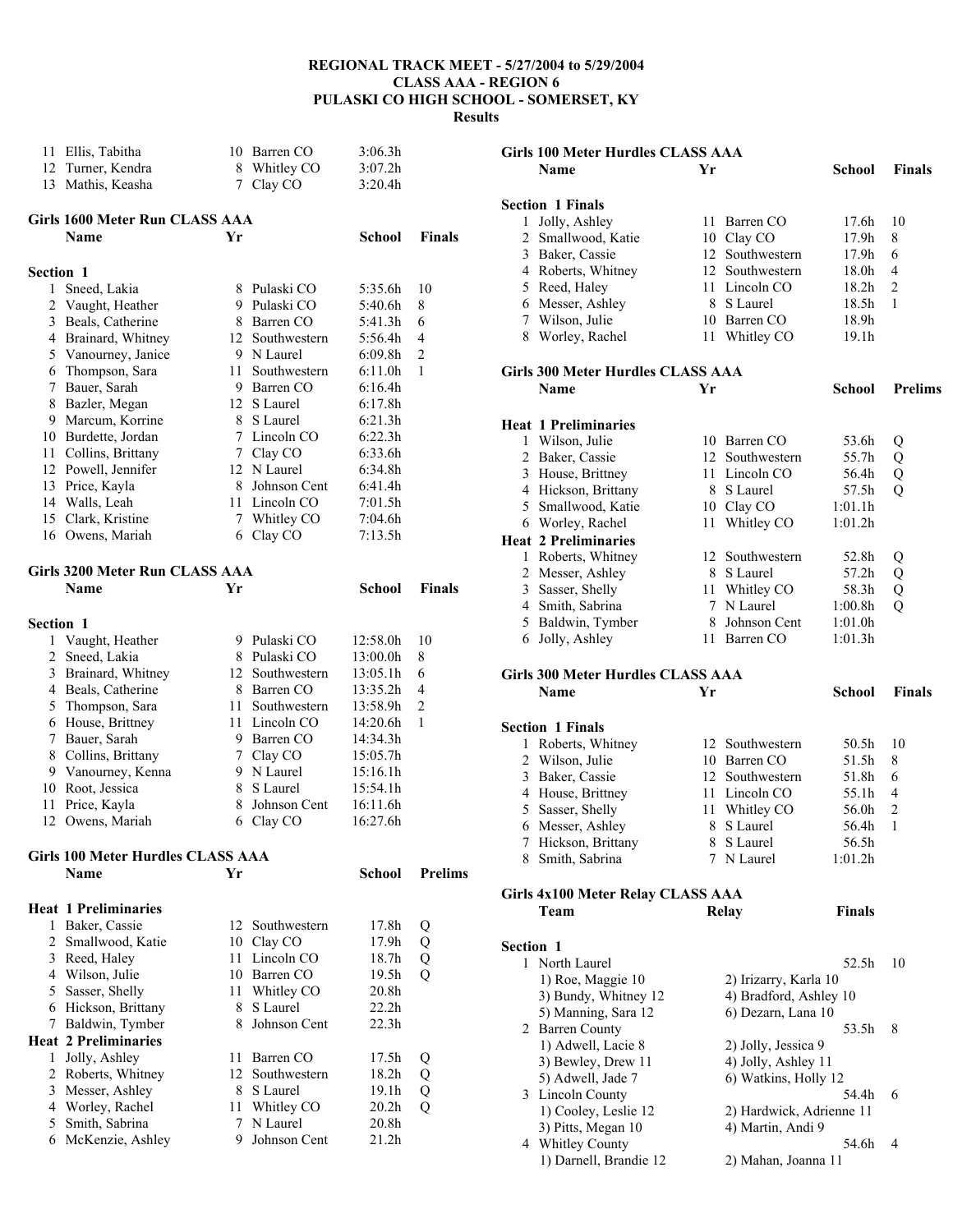55.7h 2

55.7h 1

| 3) Sasser, Shelly 11    | 4) Rucker, Jessica 10     |
|-------------------------|---------------------------|
| 5) Haynes, Kayla 10     | 6) Sulfridge, Whitney 11  |
| 5 South Laurel          | 55.7h                     |
| 1) Thacker, Kourtney 10 | 2) Marcum, Kara 8         |
| 3) Clark, Jamie 9       | 4) Reed, Whitney 11       |
| 5) Whited, Chelsea 10   | 6) Madon, Ashley 11       |
| 6 Clay County           | 55.7h                     |
| 1) Phillips, Jordan 7   | 2) Wilson, Jenna 10       |
| 3) Swafford, Kayla 11   | 4) Henson, Susan 7        |
| 5) Collins, Brittany 7  | 6) Owens, Mariah 6        |
| 7 Pulaski Southwestern  | 57.0h                     |
| 1) Hendrix, Tracey 10   | 2) Stickrod, Jodora 10    |
| 3) Eaton, Elizabeth 7   | 4) Haynes, Jaci 10        |
| 5) Mulloney, Kristen 11 | 6) Mulloney, Stephanie 11 |
| 8 Pulaski County        | 1:01.9h                   |
| 1) Floyd, Alyssa 10     | 2) Tilley, MacKenzie 10   |
| 3) Hyden, Niki 8        | 4) Woodcock, Callie 11    |
| 5) Hyden, Kendra 4      |                           |

## **Girls 4x200 Meter Relay CLASS AAA Team Relay Finals**

## **Section 1**

| 1  | North Laurel             | 1:51.0h                   | 10 |
|----|--------------------------|---------------------------|----|
|    | 1) Roe, Maggie 10        | 2) Irizarry, Karla 10     |    |
|    | 3) Bundy, Whitney 12     | 4) Bradford, Ashley 10    |    |
|    | 5) Manning, Sara 12      | 6) Dezarn, Lana 10        |    |
| 2  | Whitley County           | 1:53.7h                   | 8  |
|    | 1) Darnell, Brandie 12   | 2) Mahan, Joanna 11       |    |
|    | 3) Haynes, Kayla 10      | 4) Rucker, Jessica 10     |    |
|    | 5) Sasser, Shelly 11     | 6) Sulfridge, Whitney 11  |    |
| 3  | <b>Barren County</b>     | 1:58.5h                   | 6  |
|    | 1) Adwell, Lacie 8       | 2) Matthews, Mandy 9      |    |
|    | 3) Watkins, Holly 12     | 4) King, Jessica 8        |    |
|    | 5) Adwell, Jade 7        | 6) Jolly, Jessica 9       |    |
|    | 4 Pulaski Southwestern   | 2:00.7h                   | 4  |
|    | 1) Deaton, Megan 10      | 2) Haynes, Jaci 10        |    |
|    | 3) Eaton, Elizabeth 7    | 4) Hendrix, Tracey 10     |    |
|    | 5) Hall, Lora 10         | 6) Mulloney, Stephanie 11 |    |
| 5. | South Laurel             | 2:03.5h                   | 2  |
|    | 1) Kilburn, Jessica 9    | 2) Marcum, Kara 8         |    |
|    | 3) Messer, Ashley 8      | 4) Madon, Ashley 11       |    |
|    | 5) McWhorter, McKenzie 9 | 6) Clark, Jamie 9         |    |
| 6  | Clay County              | 2:07.5h                   | 1  |
|    | 1) Copeland, Telisha 7   | 2) Mathis, Keasha 7       |    |
|    | 3) Smallwood, Cassie 6   | 4) Blackwell, Sarah 7     |    |
|    | 5) Owens, Mariah 6       | 6) Collins, Brittany 7    |    |
| 7  | Pulaski County           | 2:10.2h                   |    |
|    | 1) Floyd, Alyssa 10      | 2) Dalton, Shawna 9       |    |
|    | 3) Tilley, MacKenzie 10  | 4) Hyden, Kendra 4        |    |
|    | 5) Hyden, Niki 8         |                           |    |

#### **Girls 4x400 Meter Relay CLASS AAA Team Relay Finals**

| Section 1             |                          |     |
|-----------------------|--------------------------|-----|
| 1 Barren County       | $4:26.6h$ 10             |     |
| 1) King, Jessica 8    | 2) Kelley, Brittany 12   |     |
| 3) Beals, Kateland 12 | 4) Watkins, Holly 12     |     |
| 5) Bauer, Sarah 9     | 6) Beals, Catherine 8    |     |
| 2 Lincoln County      | 4:30.4h                  | - 8 |
| 1) Cooley, Leslie 12  | 2) Hardwick, Adrienne 11 |     |

|                  | 3) Pitts, Megan 10                             | 4) Martin, Andi 9             |    |
|------------------|------------------------------------------------|-------------------------------|----|
|                  | 3 South Laurel                                 | 4:31.2h                       | 6  |
|                  | 1) McWhorter, McKenzie 9                       | 2) Marcum, Kara 8             |    |
|                  | 3) Clark, Jamie 9                              | 4) Reed, Whitney 11           |    |
|                  | 5) Bazler, Megan 12                            | 6) Hickson, Brittany 8        |    |
|                  | 4 Pulaski County                               | 4:57.6h                       | 4  |
|                  | 1) Link, Victoria 12                           | 2) Tilley, MacKenzie 10       |    |
|                  |                                                |                               |    |
|                  | 3) Floyd, Alyssa 10                            | 4) Hyden, Kendra 4            |    |
|                  | 5) Hyden, Niki 8                               |                               |    |
|                  | 5 Whitley County                               | 4:59.9h                       | 2  |
|                  | 1) Estes, Emily 7                              | 2) Turner, Kendra 8           |    |
|                  | 3) Perkins, Stacy 10                           | 4) Hayes, Christina 11        |    |
|                  | 5) Sulfridge, Whitney 11                       | 6) Couch, Ashley 11           |    |
|                  | 6 North Laurel                                 | 5:01.0 <sub>h</sub>           | 1  |
|                  | 1) Harp, Katie 10                              | 2) Powell, Jennifer 12        |    |
|                  | 3) Vanourney, Janice 9                         | 4) Irizarry, Karla 10         |    |
|                  | 5) Smith, Sabrina 7                            | 6) Vanourney, Kenna 9         |    |
|                  | 7 Clay County                                  | 5:04.8h                       |    |
|                  | 1) Swafford, Kayla 11                          | 2) Smallwood, Cassie 6        |    |
|                  | 3) Mathis, Keasha 7                            | 4) Blackwell, Sarah 7         |    |
|                  | 5) Copeland, Telisha 7                         | 6) Collins, Brittany 7        |    |
|                  | --- Pulaski Southwestern                       | FS                            |    |
|                  | 1) Roberts, Whitney 12                         | 2) Hall, Lora 10              |    |
|                  | 3) Haynes, Jaci 10                             | 4) Deaton, Megan 10           |    |
|                  | 5) Baker, Cassie 12                            | 6) Brainard, Whitney 12       |    |
|                  |                                                |                               |    |
|                  |                                                |                               |    |
|                  | Girls 4x800 Meter Relay CLASS AAA              |                               |    |
|                  | Team                                           | <b>Finals</b><br>Relay        |    |
|                  |                                                |                               |    |
| <b>Section 1</b> |                                                |                               |    |
| 1                | Pulaski Southwestern                           | 10:20.5h                      | 10 |
|                  |                                                |                               |    |
|                  |                                                |                               |    |
|                  | 1) Brainard, Whitney 12                        | 2) Deaton, Megan 10           |    |
|                  | 3) Haynes, Jaci 10                             | 4) Hall, Lora 10              |    |
|                  | 5) Thompson, Sara 11                           | 6) Mulloney, Kristen 11       |    |
|                  | Section 1  (Girls 4x800 Meter Relay CLASS AAA) |                               |    |
|                  | Team                                           | Relay<br><b>Finals</b>        |    |
|                  |                                                |                               |    |
|                  | 2 Pulaski County                               | 10:30.7h                      | 8  |
|                  | 1) Vaught, Heather 9                           | 2) Hale, Denetta 10           |    |
|                  | 3) Link, Victoria 12                           | 4) Sneed, Lakia 8             |    |
|                  | 5) Tilley, MacKenzie 10                        | 6) Hyden, Niki 8              |    |
|                  | 3 Barren County                                | $10:50.4h$ 6                  |    |
|                  | 1) Kelley, Brittany 12                         | 2) Beals, Kateland 12         |    |
|                  | 3) Beals, Catherine 8                          | 4) Watkins, Holly 12          |    |
|                  | 5) Bauer, Sarah 9                              | 6) Metcalf, Carrie 11         |    |
|                  | 4 South Laurel                                 | 11:25.5h                      | 4  |
|                  | 1) McWhorter, McKenzie 9                       | 2) Bazler, Megan 12           |    |
|                  | 3) Marcum, Korrine 8                           | 4) Messer, Ashley 8           |    |
|                  | 5) Hickson, Brittany 8                         | 6) Martin, Sarah 10           |    |
| 5.               |                                                | 11:40.5h                      | 2  |
|                  | Lincoln County                                 | 2) Walls, Leah 11             |    |
|                  | 1) House, Brittney 11                          |                               |    |
|                  | 3) Burdette, Elicia 9                          | 4) Burdette, Jordan 7         |    |
| 6                | Clay County                                    | 11:50.6h                      | 1  |
|                  | 1) Smallwood, Cassie 6                         | 2) Collins, Brittany 7        |    |
|                  | 3) Henson, Susan 7                             | 4) Swafford, Kayla 11         |    |
|                  | 5) Mathis, Keasha 7                            | 6) Owens, Mariah 6            |    |
| 7                | North Laurel                                   | 11:54.0h                      |    |
|                  | 1) Manning, Sara 12                            | 2) Powell, Jennifer 12        |    |
|                  | 3) Vanourney, Kenna 9                          | 4) Vanourney, Janice 9        |    |
|                  | 5) Harp, Katie 10                              | 6) Smith, Sabrina 7           |    |
| 8                | Whitley County<br>1) Turner, Kendra 8          | 13:25.4h<br>2) Worley, Leah 7 |    |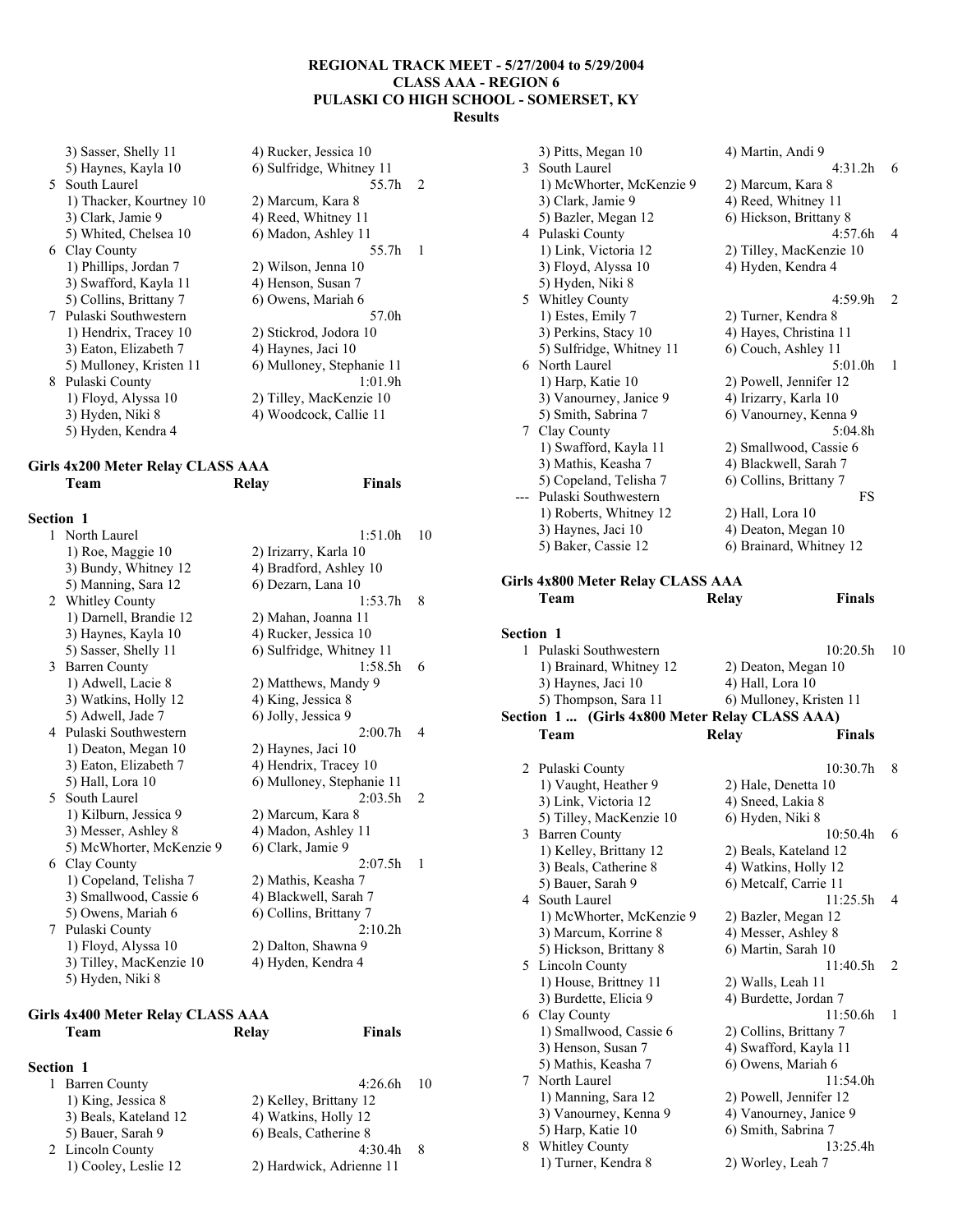|              | 3) Clark, Kristine 7                 |      | 4) Hayes, Christina 11       |                            |                |
|--------------|--------------------------------------|------|------------------------------|----------------------------|----------------|
|              | <b>Boys 100 Meter Dash CLASS AAA</b> |      |                              |                            |                |
|              | Name                                 | Yr   |                              | School                     | <b>Prelims</b> |
|              | <b>Heat 1 Preliminaries</b>          |      |                              |                            |                |
|              | 1 Labore, David                      | 11   | S Laurel                     | 11.3h                      | Q              |
|              | 2 Renfro, Lee                        | 11.  | Southwestern                 | 11.6h                      | Q              |
|              | 3 Bechard, Darrick                   |      | 9 Pulaski CO                 | 11.6h                      | Q              |
|              | 4 Wood, Kenny                        |      | 12 Barren CO                 | 11.7h                      | Q              |
|              | 5 Partin, Eric                       |      | 10 Whitley CO                | 12.3 <sub>h</sub>          |                |
|              | 6 Tomlin, Robbie                     |      | 10 Clay CO                   | 12.4h                      |                |
|              | 7 Farley, Steven                     |      | 10 N Laurel                  | 13.3h                      |                |
|              | <b>Heat 2 Preliminaries</b>          |      |                              |                            |                |
|              | 1 Blume, Ron                         | 10   | Johnson Cent                 | 11.4h                      | Q              |
|              | 2 Allen, John                        | 11   | Pulaski CO                   | 11.8h                      | Q              |
|              | 3 Adams, Kyle                        |      | 10 Barren CO                 | 12.3h                      | Q              |
|              | 4 Goins, Nick                        | 11   | S Laurel                     | 12.5 <sub>h</sub>          | $\overline{Q}$ |
|              | 5 Spicer, Avery                      |      | 7 Lincoln CO                 | 12.9h                      |                |
|              | 6 Hampton, Wesley                    |      | 9 Southwestern               | 13.0h                      |                |
| 7            | Jackson, Matthew                     |      | 7 Clay CO                    | 13.6h                      |                |
|              | <b>Boys 100 Meter Dash CLASS AAA</b> |      |                              |                            |                |
|              | <b>Name</b>                          | Yr   |                              | School                     | <b>Finals</b>  |
|              | <b>Section 1 Finals</b>              |      |                              |                            |                |
|              | 1 Blume, Ron                         | 10   | Johnson Cent                 | 11.3h                      | 10             |
|              | 2 Labore, David                      | 11 - | S Laurel                     | 11.4h                      | 8              |
|              | 3 Renfro, Lee                        | 11.  | Southwestern                 | 11.7h                      | 6              |
|              | 4 Wood, Kenny                        |      | 12 Barren CO                 | 11.7h                      | 4              |
|              | 5 Bechard, Darrick                   |      | 9 Pulaski CO                 | 11.9h                      | 2              |
|              | 6 Adams, Kyle                        |      | 10 Barren CO                 | 12.0h                      | 1              |
|              | 7 Allen, John                        |      | 11 Pulaski CO                | 12.0h                      |                |
|              | 8 Goins, Nick                        |      | 11 S Laurel                  | 12.5 <sub>h</sub>          |                |
|              | <b>Boys 200 Meter Dash CLASS AAA</b> |      |                              |                            |                |
|              | <b>Name</b>                          | Yr   |                              | <b>School</b>              | <b>Prelims</b> |
|              |                                      |      |                              |                            |                |
|              | <b>Heat 1 Preliminaries</b>          |      |                              |                            |                |
|              | 1 Bechard, Darrick                   |      | 9 Pulaski CO<br>Southwestern | 23.9h                      | Q              |
| 2            | Renfro, Lee                          | 11   |                              | 24.6h                      | Q              |
|              | 3 Goins, Nick                        | 11 - | S Laurel<br>10 N Laurel      | 25.6h<br>29.6h             | q              |
|              | 4 Farley, Steven<br>5 McCool, Caleb  | 7    | Johnson Cent                 | 33.6h                      |                |
|              | <b>Heat 2 Preliminaries</b>          |      |                              |                            |                |
| $\mathbf{1}$ | Blume, Ron                           | 10   | Johnson Cent                 |                            |                |
|              | 2 Tomlin, Robbie                     | 10   | Clay CO                      | 23.6h<br>25.0 <sub>h</sub> | Q<br>Q         |
|              | 3 Pruitt, Ryan                       | 10   | Southwestern                 | 25.1h                      |                |
|              | 4 Wyatt, Ben                         | 11   | Barren CO                    | 25.8h                      | q              |
|              | 5 Miller, Deroe                      |      | 8 Lincoln CO                 | 29.8h                      |                |
|              | <b>Heat 3 Preliminaries</b>          |      |                              |                            |                |
|              |                                      |      |                              |                            |                |
| 1            | Allen, John                          | 11   | Pulaski CO<br>10 S Laurel    | 24.5h                      | Q              |
|              | 2 Walden, Eddie<br>3 Sowers, Justin  | 9.   | Barren CO                    | 25.4h<br>26.2 <sub>h</sub> | Q              |
|              | 4 Mamauag, Miguel                    |      | 9 N Laurel                   | $27.2\mathrm{h}$           |                |
|              | <b>Boys 200 Meter Dash CLASS AAA</b> |      |                              |                            |                |
|              | Name                                 | Yr   |                              | School                     | <b>Finals</b>  |
|              |                                      |      |                              |                            |                |
|              | <b>Section 1 Finals</b>              |      |                              |                            |                |
| 1            | Blume, Ron                           |      | 10 Johnson Cent              | 23.3h                      | 10             |

|                | 2 Bechard, Darrick                   |      | 9 Pulaski CO                    | 23.8h              | 8              |
|----------------|--------------------------------------|------|---------------------------------|--------------------|----------------|
| 3              | Allen, John                          | 11 - | Pulaski CO                      | 24.3h              | 6              |
|                |                                      | 11 - | Southwestern                    | 24.6h              | 4              |
|                | 4 Renfro, Lee                        |      |                                 |                    |                |
|                | 5 Tomlin, Robbie                     |      | 10 Clay CO                      | 24.8h              | $\overline{c}$ |
|                | 6 Walden, Eddie                      |      | 10 S Laurel                     | 24.8h              | 1              |
|                | 7 Pruitt, Ryan                       | 10   | Southwestern                    | 24.9h              |                |
|                | 8 Goins, Nick                        | 11   | S Laurel                        | 25.7 <sub>h</sub>  |                |
|                |                                      |      |                                 |                    |                |
|                |                                      |      |                                 |                    |                |
|                | <b>Boys 400 Meter Dash CLASS AAA</b> |      |                                 |                    |                |
|                | Name                                 | Yr   |                                 | School             | <b>Prelims</b> |
|                |                                      |      |                                 |                    |                |
|                | <b>Heat 1 Preliminaries</b>          |      |                                 |                    |                |
|                | 1 Bechard, Darrick                   |      | 9 Pulaski CO                    | 53.0h              | Q              |
|                | 2 Wilkenson, Jordan                  |      | 8 Lincoln CO                    | 53.9h              | Q              |
|                | 3 Dalton, Casey                      |      | 9 Southwestern                  | 55.2h              | $\mathsf{q}$   |
|                | 4 Kain, Steven                       |      | 10 N Laurel                     | 1:03.3h            |                |
|                |                                      |      |                                 |                    |                |
|                | <b>Heat 2 Preliminaries</b>          |      |                                 |                    |                |
|                | 1 Huffman, Jimmy                     |      | 10 S Laurel                     | 52.0h              | Q              |
|                | 2 Sanders, Brandon                   |      | 11 Lincoln CO                   | 54.5h              | Q              |
|                | 3 Scalf, Dwight                      | 11 - | Clay CO                         | 55.3h              | $\mathsf{q}$   |
|                | 4 Jones, Mike                        |      | 9 Southwestern                  | 59.4h              |                |
|                |                                      |      |                                 |                    |                |
|                | 5 Casian, Oscar                      | 11 - | Barren CO                       | 1:02.1h            |                |
|                | 6 Spencer, Brandon                   |      | 9 Johnson Cent                  | 1:06.9h            |                |
|                | <b>Heat 3 Preliminaries</b>          |      |                                 |                    |                |
|                | 1 Labore, David                      | 11   | S Laurel                        | 51.2h              | Q              |
|                | 2 Holman, William                    |      | 12 Barren CO                    | 56.2h              | Q              |
|                |                                      |      |                                 |                    |                |
|                | Heat 3 Preliminaries                 |      | (Boys 400 Meter Dash CLASS AAA) |                    |                |
|                | Name                                 | Yr   |                                 | <b>School</b>      | <b>Prelims</b> |
|                |                                      |      |                                 |                    |                |
|                | 3 Capps, Calvin                      |      | 9 Whitley CO                    | 57.9h              |                |
|                | 4 Smith, John                        |      | 12 N Laurel                     | 58.3h              |                |
|                |                                      |      |                                 |                    |                |
|                |                                      |      |                                 |                    |                |
| 5              | Pipalski, ED                         | 11   | Pulaski CO                      | 59.0h              |                |
|                | 6 Rice, Cameron                      |      | 8 Clay CO                       | 1:00.5h            |                |
|                |                                      |      |                                 |                    |                |
|                | <b>Boys 400 Meter Dash CLASS AAA</b> |      |                                 |                    |                |
|                | Name                                 | Yr   |                                 | School             | Finals         |
|                |                                      |      |                                 |                    |                |
|                | <b>Section 1 Finals</b>              |      |                                 |                    |                |
|                |                                      | 11 - |                                 |                    | 10             |
|                | 1 Labore, David                      |      | S Laurel                        | 51.0h              |                |
|                | 2 Huffman, Jimmy                     |      | 10 S Laurel                     | 51.3h              | 8              |
| 3              | Wilkenson, Jordan                    | 8    | Lincoln CO                      | 53.8h              | 6              |
|                | 4 Bechard, Darrick                   | 9.   | Pulaski CO                      | 53.8h              | 4              |
| 5              | Sanders, Brandon                     | 11   | Lincoln CO                      | 54.4h              | $\overline{c}$ |
|                |                                      |      | 9 Southwestern                  | 55.3h              | 1              |
|                | 6 Dalton, Casey                      |      |                                 |                    |                |
|                | 7 Holman, William                    |      | 12 Barren CO                    | 55.8h              |                |
|                | 8 Scalf, Dwight                      | 11   | Clay CO                         | 57.0h              |                |
|                |                                      |      |                                 |                    |                |
|                | <b>Boys 800 Meter Run CLASS AAA</b>  |      |                                 |                    |                |
|                | Name                                 | Yr   |                                 | School             | <b>Finals</b>  |
|                |                                      |      |                                 |                    |                |
| Section 1      |                                      |      |                                 |                    |                |
| 1              | Huffman, Jimmy                       |      | 10 S Laurel                     | 2:05.7h            | 10             |
| $\overline{c}$ | Smith, Nate                          |      | 10 Pulaski CO                   | 2:06.0h            | 8              |
|                |                                      |      |                                 |                    |                |
| 3              | Ford, Kent                           | 11   | Southwestern                    | 2:06.2h            | 6              |
|                | 4 Wilkenson, Jordan                  |      | 8 Lincoln CO                    | 2:08.7h            | 4              |
| 5              | Sanders, Brandon                     |      | 11 Lincoln CO                   | 2:11.6h            | $\overline{2}$ |
| 6              | Strojan, Matt                        | 11   | S Laurel                        | 2:13.9h            | 1              |
| 7              | Dobbs, Chase                         |      | 9 Pulaski CO                    | 2:14.8h            |                |
| 8              |                                      |      | 10 Barren CO                    |                    |                |
|                | Holman, Sydney                       |      |                                 | 2:17.5h            |                |
| 9<br>10        | Buck, Jonathon<br>Thacker, Kyle      | 9.   | 10 Barren CO<br>Southwestern    | 2:24.2h<br>2:25.0h |                |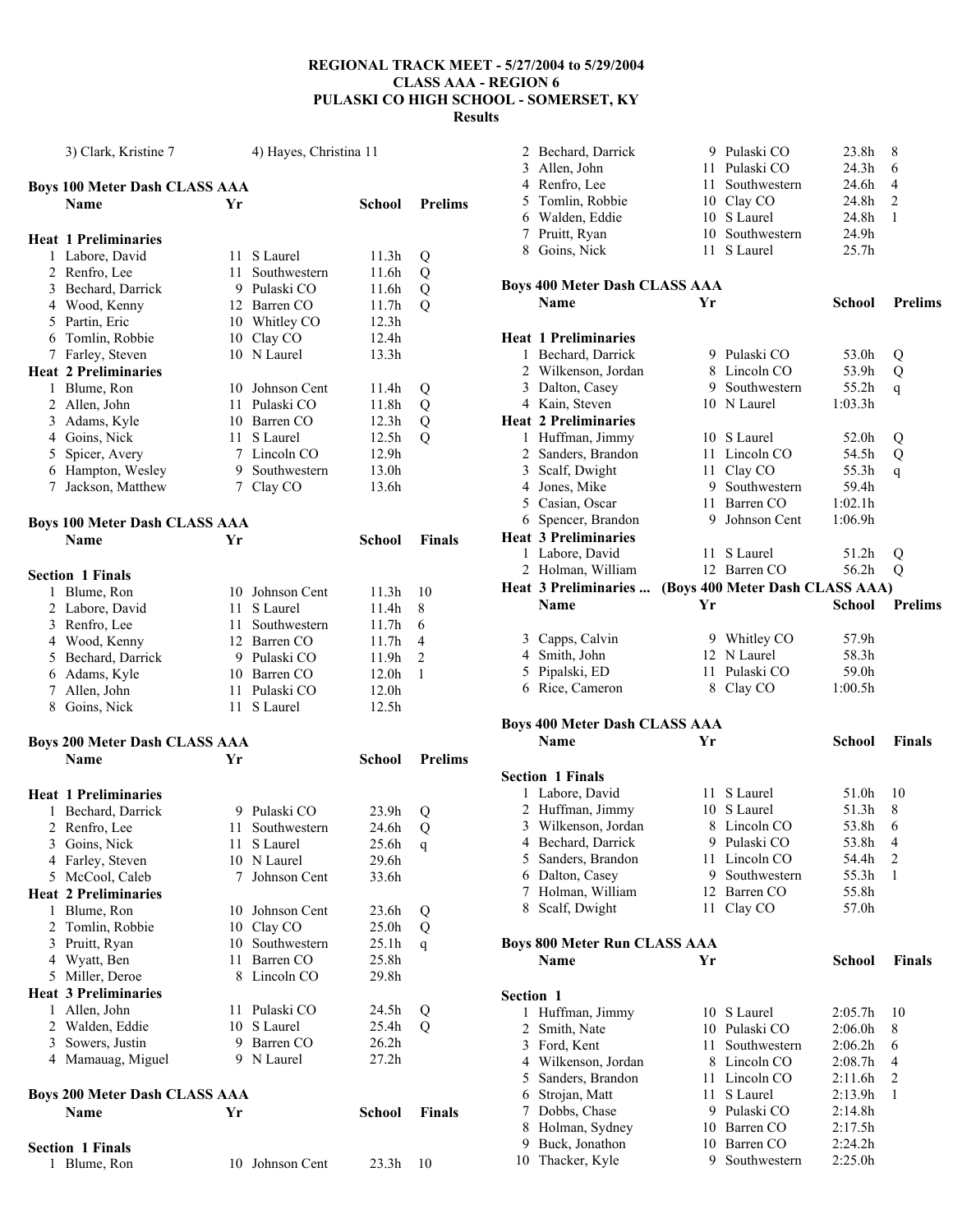| 11        | Roaden, Jarred                               |                 | 9 Whitley CO                   | 2:27.1h              |                |
|-----------|----------------------------------------------|-----------------|--------------------------------|----------------------|----------------|
|           | 12 Scalf, Dwight                             |                 | 11 Clay CO                     | 2:29.7h              |                |
|           | 13 Jackson, Josh                             |                 | 10 N Laurel                    | 2:30.9h              |                |
|           | 14 Rice, Cameron                             |                 | 8 Clay CO                      | 2:40.3h              |                |
|           | 15 Caldwell, Tyler                           |                 | 7 N Laurel                     | 3:09.3h              |                |
|           | <b>Boys 1600 Meter Run CLASS AAA</b>         |                 |                                |                      |                |
|           | Name                                         | Yr              |                                | School               | Finals         |
| Section 1 |                                              |                 |                                |                      |                |
|           | 1 Ford, Kent                                 | 11              | Southwestern                   | 4:37.1h              | 10             |
| 2         | Jenkins, Patrick                             |                 | 10 Pulaski CO                  | 4:41.0h              | 8              |
|           | 3 Smith, Nate                                |                 | 10 Pulaski CO                  | 4:47.2h              | 6              |
|           | 4 Burdette, Aliza                            |                 | 9 Lincoln CO                   | 4:52.5h              | 4              |
|           | 5 Messer, Josh                               |                 | 9 S Laurel                     | 5:10.2h              | 2              |
|           | 6 Brainard, Joshua                           |                 | 10 Southwestern                | 5:12.1h              | 1              |
|           | 7 Buck, Jonathon                             |                 | 10 Barren CO                   | 5:23.6h              |                |
| 8         | Conover, Ryan                                |                 | 10 Barren CO                   | 5:34.0h              |                |
| 9         | Baker, Tre                                   |                 | 10 N Laurel                    | 5:35.5h              |                |
|           | 10 Scalf, Dwight                             | 11              | Clay CO                        | 5:36.8h              |                |
| 11        | Cory, Nick                                   | 11              | Perry CO Cen                   | 5:37.4h              |                |
|           | 12 Rice, Cameron                             |                 | 8 Clay CO                      | 6:05.4h              |                |
|           | 13 Robbins, Bryan                            |                 | 10 N Laurel                    | 6:07.2h              |                |
|           | 14 Keeton, Ricky                             | 10              | Johnson Cent                   | 7:08.8h              |                |
|           | 15 Roaden, Craig                             |                 | 7 Whitley CO                   | 7:15.3h              |                |
|           | 16 McCool, Caleb                             | 7               | Johnson Cent                   | 7:18.1h              |                |
|           | <b>Boys 3200 Meter Run CLASS AAA</b>         |                 |                                |                      |                |
|           | Name                                         | Yr              |                                | School               | <b>Finals</b>  |
| Section 1 |                                              |                 |                                |                      |                |
|           |                                              |                 | 10 Pulaski CO                  | 10:31.7h             | 10             |
|           |                                              |                 |                                |                      |                |
| 1         | Jenkins, Patrick                             |                 |                                |                      |                |
|           | 2 Browning, Allen                            |                 | 9 Pulaski CO                   | 11:10.4h             | 8              |
|           | 3 Ford, Kent                                 | 11<br>9.        | Southwestern                   | 11:39.0h             | 6<br>4         |
|           | 4 Messer, Josh                               |                 | S Laurel<br>10 Southwestern    | 11:59.8h             | 2              |
|           | 5 Brainard, Joshua                           |                 |                                | 12:03.7h<br>12:07.8h | 1              |
| $\tau$    | 6 Cory, Nick                                 |                 | 11 Perry CO Cen<br>10 N Laurel | 12:12.9h             |                |
| 8         | Baker, Tre<br>Conover, Ryan                  |                 | 10 Barren CO                   | 12:50.3h             |                |
|           | 9 Worley, David                              |                 | 9 Whitley CO                   | 13:11.5h             |                |
|           | 10 Beals, Campbell                           | $7\overline{ }$ | Barren CO                      | 13:18.4h             |                |
|           | 11 Ellis, Trey                               |                 | 9 S Laurel                     | 13:51.5h             |                |
|           | 12 Robbins, Bryan                            |                 | 10 N Laurel                    | 14:06.8h             |                |
|           | 13 Underwood, Kyle                           | 7               | Johnson Cent                   | 16:02.4h             |                |
|           | <b>Boys 110 Meter Hurdles CLASS AAA</b>      |                 |                                |                      |                |
|           | Name                                         | Yr              |                                | School               | <b>Prelims</b> |
|           |                                              |                 |                                |                      |                |
|           | <b>Heat 1 Preliminaries</b>                  | 12              |                                |                      |                |
| 1         | Warf, Cory                                   | 11              | S Laurel                       | 17.1h                | Q              |
|           | 2 Mason, Joey                                | 11              | Clay CO<br>Barren CO           | 17.3h<br>17.4h       | Q              |
|           | 3 Copass, Silveo                             | 10              |                                | 17.9h                | Q              |
|           | 4 Ross, Aaron<br><b>Heat 2 Preliminaries</b> |                 | Pulaski CO                     |                      | Q              |
| 1         | Riggs, Richard                               | 12              | Southwestern                   | 15.2 <sub>h</sub>    |                |
|           | 2 Miller, Todd                               |                 | 10 Pulaski CO                  | 16.8h                | Q<br>Q         |
|           | 3 Honeycutt, Daniel                          | 9.              | Barren CO                      | 18.4h                | Q              |
| 4         | Darrow, Brian                                |                 | 10 N Laurel<br>Whitley CO      | 20.5h                | Q              |

# **Boys 110 Meter Hurdles CLASS AAA**

|                | Name                                    | Yr     |                                    | School            | Finals         |
|----------------|-----------------------------------------|--------|------------------------------------|-------------------|----------------|
|                | <b>Section 1 Finals</b>                 |        |                                    |                   |                |
| 1              | Riggs, Richard                          | 12     | Southwestern                       | 15.8h             | 10             |
| $\overline{2}$ | Warf, Cory                              |        | 12 S Laurel                        | 16.8 <sub>h</sub> | 8              |
| 3              | Miller, Todd                            |        | 10 Pulaski CO                      | 17.4h             | 6              |
|                | 4 Copass, Silveo                        |        | 11 Barren CO                       | 17.4h             | 4              |
|                | 5 Mason, Joey                           |        | 11 Clay CO                         | J17.4h            | 1              |
|                | 5 Ross, Aaron                           |        | 10 Pulaski CO                      | 17.4h             | $\overline{2}$ |
|                | 7 Honeycutt, Daniel                     |        | 9 Barren CO                        | 18.0h             |                |
|                | 8 Darrow, Brian                         |        | 10 N Laurel                        | 20.0h             |                |
|                | <b>Boys 300 Meter Hurdles CLASS AAA</b> |        |                                    |                   |                |
|                | Name                                    | Yr     |                                    | School            | <b>Prelims</b> |
|                | <b>Heat 1 Preliminaries</b>             |        |                                    |                   |                |
| 1              | Riggs, Richard                          |        | 12 Southwestern                    | 44.1h             | Q              |
|                | 2 Darrow, Brian                         |        | 10 N Laurel                        | 45.1h             | Q              |
|                | 3 Warf, Cory                            |        | 12 S Laurel                        | 45.4h             | Q              |
|                | 4 Miller, Todd                          |        | 10 Pulaski CO                      | 45.8h             | $\mathcal{O}$  |
|                | 5 Honeycutt, Daniel                     |        | 9 Barren CO                        | 47.3h             |                |
|                | 6 Romanish, AJ                          |        | 8 Lincoln CO                       | 56.3h             |                |
|                | Heat 2 Preliminaries                    |        | (Boys 300 Meter Hurdles CLASS AAA) |                   |                |
|                | <b>Name</b>                             | Yr     |                                    | School            | <b>Prelims</b> |
|                | <b>Heat 2 Preliminaries</b>             |        |                                    |                   |                |
|                | 1 Bullock, Billy                        |        | 12 Pulaski CO                      | 45.1h             | Q              |
|                | 2 Mason, Joey                           | 11 -   | Clay CO                            | 45.6h             | Q              |
|                | 3 Hinkle, John                          | $11 -$ | S Laurel                           | 49.2h             | Q              |
|                | 4 Austin, Zack                          |        | 8 Barren CO                        | 52.2h             | Q              |
|                | <b>Boys 300 Meter Hurdles CLASS AAA</b> |        |                                    |                   |                |
|                | Name                                    | Yr     |                                    | School            | <b>Finals</b>  |
|                |                                         |        |                                    |                   |                |
|                | <b>Section 1 Finals</b>                 |        |                                    |                   |                |
| 1              | Bullock, Billy                          |        | 12 Pulaski CO                      | 41.8h             | 10             |
| $\overline{2}$ | Riggs, Richard                          |        | 12 Southwestern                    | 42.6h             | 8              |
| $\mathfrak{Z}$ | Darrow, Brian                           |        | 10 N Laurel                        | 44.1h             | 6              |
|                | 4 Miller, Todd                          |        | 10 Pulaski CO                      | 44.8h             | 4              |
| 5              | Warf, Cory                              | 12     | S Laurel                           | 45.0h             | 2              |
| 6              | Mason, Joey                             | 11     | Clay CO                            | 45.4h             | 1              |
| 7              | Austin, Zack                            | 8      | Barren CO                          | 48.5h             |                |
|                | <b>Boys 4x100 Meter Relay CLASS AAA</b> |        |                                    |                   |                |
|                | Team                                    |        | <b>Relay</b>                       | <b>Prelims</b>    |                |
|                | <b>Heat 1 Preliminaries</b>             |        |                                    |                   |                |
| 1              | Johnson Central                         |        |                                    | 46.9h             | Q              |
|                | 1) Blume, Ron 10                        |        | 2) Caudill, Cory 11                |                   |                |
|                | 3) McCoy, Lloyd 11                      |        | 4) Taylor, Tommy 9                 |                   |                |
|                | 5) King, James 12                       |        | 6) Scott, Travis 7                 |                   |                |
|                | 2 Pulaski Southwestern                  |        |                                    | 48.9h             | Q              |
|                | 1) Hampton, Wesley 9                    |        | 2) Roberts, Chris 11               |                   |                |
|                | 3) Sadler, Matt 11                      |        | 4) Fothergill, Dustin 10           |                   |                |
|                | 5) Renfro, Lee 11                       |        | 6) Pruitt, Ryan 10                 |                   |                |
|                | 3 Lincoln County                        |        |                                    | 48.9h             | Q              |
|                | 1) Routt, Tristen 9                     |        | 2) Miller, Deroe 8                 |                   |                |
|                | 3) Greer, Gatlin 11                     |        | 4) Spicer, Avery 7                 |                   |                |
|                | 5) Wilkenson, Jordan 8                  |        | 6) Sanders, Brandon 11             |                   |                |
|                | 4 Clay County                           |        |                                    | 50.5h             | Q              |
|                | 1) Tomlin, Robbie 10                    |        | 2) Reid, Nick 7                    |                   |                |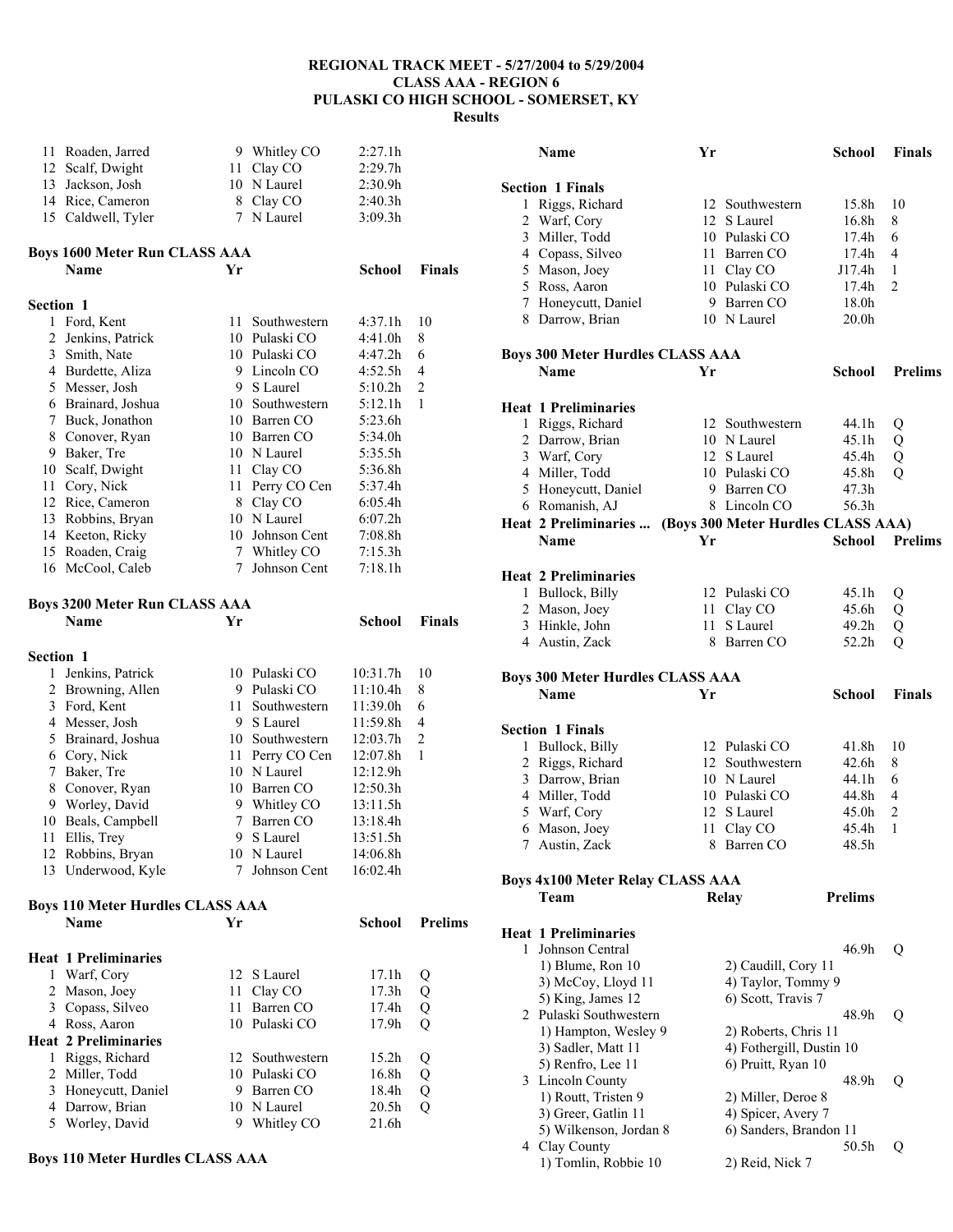| 5) Wilson, John 5<br><b>Heat 2 Preliminaries</b><br><b>Heat 1 Preliminaries</b><br>46.0 <sub>h</sub><br><b>Barren County</b><br>$\mathbf Q$<br>1 Pulaski Southwestern<br>1:39.5h<br>Q<br>$1)$ Adams, Kyle $10$<br>2) Smith, Charlie 11<br>1) Renfro, Lee 11<br>2) Fothergill, Dustin 10<br>3) Wood, Kenny 12<br>4) Corbin, Jonathon 11<br>3) Sadler, Matt 11<br>4) Hampton, Wesley 9<br>5) Wyatt, Ben 11<br>6) Landrum, Eric 11<br>5) Roberts, Chris 11<br>6) Welch, Clay 10<br>South Laurel<br>47.9h<br>$\mathbf Q$<br>$2^{\circ}$<br>Heat 1 Preliminaries  (Boys 4x200 Meter Relay CLASS AAA)<br>1) Walden, Eddie 10<br>2) Goins, Nick 11<br>Team<br><b>Prelims</b><br>Relay<br>4) Labore, David 11<br>3) Mullins, Josh 11<br>6) Robinson, Josh 10<br>5) Karr, Jake 11<br>2 South Laurel<br>1:41.7h<br>$\overline{O}$<br>3 Whitley County<br>49.8h<br>$\mathbf Q$<br>1) Goins, Nick 11<br>2) Mullins, Josh 11<br>$1)$ Rhodes, Eli $10$<br>2) Partin, Eric 10<br>3) Walden, Eddie 10<br>4) Warf, Cory 12<br>3) Reynolds, Dustin 10<br>4) Fredricks, Dustin 11<br>5) Karr, Jake 11<br>6) Canineu, Pedro 12<br>5) Raper, Travis 11<br>3 Pulaski County<br>1:42.2h<br>$\overline{O}$<br>4 North Laurel<br>50.1h<br>$\overline{Q}$<br>1) Bullock, Billy 12<br>2) Todd, Tyler 11<br>1) Darrow, Brian 10<br>2) Farley, Steven 10<br>3) Keeney, Mitch 10<br>4) Allen, John 11<br>3) Mamauag, Miguel 9<br>4) Myers, Joseph 10<br>5) Pipalski, ED 11<br>6) Tomlinson, Brandon 10<br>5) Jackson, Josh 10<br>6) Galacia, Roy 10<br>4 North Laurel<br>1:49.6h<br>Q<br>5 Pulaski County<br>50.6h<br>1) Mamauag, Miguel 9<br>2) Farley, Steven 10<br>1) Pipalski, ED 11<br>2) Bullock, Billy 12<br>3) Kain, Steven 10<br>4) Jackson, Josh 10<br>4) Todd, Tyler 11<br>3) Keeney, Mitch 10<br>6) Baker, Tre 10<br>5) Myers, Joseph 10<br>5) Allen, John 11<br>6) Tomlinson, Brandon 10 | 3) Jackson, Matthew 7 | 4) Mathis, Darrin 10 | Team                        | Relay | <b>Prelims</b> |
|-------------------------------------------------------------------------------------------------------------------------------------------------------------------------------------------------------------------------------------------------------------------------------------------------------------------------------------------------------------------------------------------------------------------------------------------------------------------------------------------------------------------------------------------------------------------------------------------------------------------------------------------------------------------------------------------------------------------------------------------------------------------------------------------------------------------------------------------------------------------------------------------------------------------------------------------------------------------------------------------------------------------------------------------------------------------------------------------------------------------------------------------------------------------------------------------------------------------------------------------------------------------------------------------------------------------------------------------------------------------------------------------------------------------------------------------------------------------------------------------------------------------------------------------------------------------------------------------------------------------------------------------------------------------------------------------------------------------------------------------------------------------------------------------------------------------------------------------------------------------------|-----------------------|----------------------|-----------------------------|-------|----------------|
|                                                                                                                                                                                                                                                                                                                                                                                                                                                                                                                                                                                                                                                                                                                                                                                                                                                                                                                                                                                                                                                                                                                                                                                                                                                                                                                                                                                                                                                                                                                                                                                                                                                                                                                                                                                                                                                                         |                       |                      |                             |       |                |
|                                                                                                                                                                                                                                                                                                                                                                                                                                                                                                                                                                                                                                                                                                                                                                                                                                                                                                                                                                                                                                                                                                                                                                                                                                                                                                                                                                                                                                                                                                                                                                                                                                                                                                                                                                                                                                                                         |                       |                      |                             |       |                |
|                                                                                                                                                                                                                                                                                                                                                                                                                                                                                                                                                                                                                                                                                                                                                                                                                                                                                                                                                                                                                                                                                                                                                                                                                                                                                                                                                                                                                                                                                                                                                                                                                                                                                                                                                                                                                                                                         |                       |                      |                             |       |                |
|                                                                                                                                                                                                                                                                                                                                                                                                                                                                                                                                                                                                                                                                                                                                                                                                                                                                                                                                                                                                                                                                                                                                                                                                                                                                                                                                                                                                                                                                                                                                                                                                                                                                                                                                                                                                                                                                         |                       |                      |                             |       |                |
|                                                                                                                                                                                                                                                                                                                                                                                                                                                                                                                                                                                                                                                                                                                                                                                                                                                                                                                                                                                                                                                                                                                                                                                                                                                                                                                                                                                                                                                                                                                                                                                                                                                                                                                                                                                                                                                                         |                       |                      |                             |       |                |
|                                                                                                                                                                                                                                                                                                                                                                                                                                                                                                                                                                                                                                                                                                                                                                                                                                                                                                                                                                                                                                                                                                                                                                                                                                                                                                                                                                                                                                                                                                                                                                                                                                                                                                                                                                                                                                                                         |                       |                      |                             |       |                |
|                                                                                                                                                                                                                                                                                                                                                                                                                                                                                                                                                                                                                                                                                                                                                                                                                                                                                                                                                                                                                                                                                                                                                                                                                                                                                                                                                                                                                                                                                                                                                                                                                                                                                                                                                                                                                                                                         |                       |                      |                             |       |                |
|                                                                                                                                                                                                                                                                                                                                                                                                                                                                                                                                                                                                                                                                                                                                                                                                                                                                                                                                                                                                                                                                                                                                                                                                                                                                                                                                                                                                                                                                                                                                                                                                                                                                                                                                                                                                                                                                         |                       |                      |                             |       |                |
|                                                                                                                                                                                                                                                                                                                                                                                                                                                                                                                                                                                                                                                                                                                                                                                                                                                                                                                                                                                                                                                                                                                                                                                                                                                                                                                                                                                                                                                                                                                                                                                                                                                                                                                                                                                                                                                                         |                       |                      |                             |       |                |
|                                                                                                                                                                                                                                                                                                                                                                                                                                                                                                                                                                                                                                                                                                                                                                                                                                                                                                                                                                                                                                                                                                                                                                                                                                                                                                                                                                                                                                                                                                                                                                                                                                                                                                                                                                                                                                                                         |                       |                      |                             |       |                |
|                                                                                                                                                                                                                                                                                                                                                                                                                                                                                                                                                                                                                                                                                                                                                                                                                                                                                                                                                                                                                                                                                                                                                                                                                                                                                                                                                                                                                                                                                                                                                                                                                                                                                                                                                                                                                                                                         |                       |                      |                             |       |                |
|                                                                                                                                                                                                                                                                                                                                                                                                                                                                                                                                                                                                                                                                                                                                                                                                                                                                                                                                                                                                                                                                                                                                                                                                                                                                                                                                                                                                                                                                                                                                                                                                                                                                                                                                                                                                                                                                         |                       |                      |                             |       |                |
|                                                                                                                                                                                                                                                                                                                                                                                                                                                                                                                                                                                                                                                                                                                                                                                                                                                                                                                                                                                                                                                                                                                                                                                                                                                                                                                                                                                                                                                                                                                                                                                                                                                                                                                                                                                                                                                                         |                       |                      |                             |       |                |
|                                                                                                                                                                                                                                                                                                                                                                                                                                                                                                                                                                                                                                                                                                                                                                                                                                                                                                                                                                                                                                                                                                                                                                                                                                                                                                                                                                                                                                                                                                                                                                                                                                                                                                                                                                                                                                                                         |                       |                      |                             |       |                |
|                                                                                                                                                                                                                                                                                                                                                                                                                                                                                                                                                                                                                                                                                                                                                                                                                                                                                                                                                                                                                                                                                                                                                                                                                                                                                                                                                                                                                                                                                                                                                                                                                                                                                                                                                                                                                                                                         |                       |                      |                             |       |                |
|                                                                                                                                                                                                                                                                                                                                                                                                                                                                                                                                                                                                                                                                                                                                                                                                                                                                                                                                                                                                                                                                                                                                                                                                                                                                                                                                                                                                                                                                                                                                                                                                                                                                                                                                                                                                                                                                         |                       |                      |                             |       |                |
|                                                                                                                                                                                                                                                                                                                                                                                                                                                                                                                                                                                                                                                                                                                                                                                                                                                                                                                                                                                                                                                                                                                                                                                                                                                                                                                                                                                                                                                                                                                                                                                                                                                                                                                                                                                                                                                                         |                       |                      |                             |       |                |
|                                                                                                                                                                                                                                                                                                                                                                                                                                                                                                                                                                                                                                                                                                                                                                                                                                                                                                                                                                                                                                                                                                                                                                                                                                                                                                                                                                                                                                                                                                                                                                                                                                                                                                                                                                                                                                                                         |                       |                      |                             |       |                |
|                                                                                                                                                                                                                                                                                                                                                                                                                                                                                                                                                                                                                                                                                                                                                                                                                                                                                                                                                                                                                                                                                                                                                                                                                                                                                                                                                                                                                                                                                                                                                                                                                                                                                                                                                                                                                                                                         |                       |                      |                             |       |                |
|                                                                                                                                                                                                                                                                                                                                                                                                                                                                                                                                                                                                                                                                                                                                                                                                                                                                                                                                                                                                                                                                                                                                                                                                                                                                                                                                                                                                                                                                                                                                                                                                                                                                                                                                                                                                                                                                         |                       |                      |                             |       |                |
|                                                                                                                                                                                                                                                                                                                                                                                                                                                                                                                                                                                                                                                                                                                                                                                                                                                                                                                                                                                                                                                                                                                                                                                                                                                                                                                                                                                                                                                                                                                                                                                                                                                                                                                                                                                                                                                                         |                       |                      |                             |       |                |
|                                                                                                                                                                                                                                                                                                                                                                                                                                                                                                                                                                                                                                                                                                                                                                                                                                                                                                                                                                                                                                                                                                                                                                                                                                                                                                                                                                                                                                                                                                                                                                                                                                                                                                                                                                                                                                                                         |                       |                      | <b>Heat 2 Preliminaries</b> |       |                |

## **Boys 4x100 Meter Relay CLASS AAA Team Relay Finals**

|                | <b>Section 1 Finals</b> |                          |    |
|----------------|-------------------------|--------------------------|----|
| 1              | <b>Barren County</b>    | 45.8h                    | 10 |
|                | 1) Adams, Kyle 10       | 2) Smith, Charlie 11     |    |
|                | 3) Wood, Kenny 12       | 4) Corbin, Jonathon 11   |    |
|                | 5) Wyatt, Ben 11        | 6) Landrum, Eric 11      |    |
| $\mathfrak{D}$ | Johnson Central         | 46.6h                    | 8  |
|                | 1) Blume, Ron 10        | 2) Caudill, Cory 11      |    |
|                | 3) McCoy, Lloyd 11      | 4) Taylor, Tommy 9       |    |
|                | 5) King, James 12       | 6) Scott, Travis 7       |    |
| 3              | Pulaski Southwestern    | 47.3h                    | 6  |
|                | 1) Renfro, Lee 11       | 2) Roberts, Chris 11     |    |
|                | 3) Sadler, Matt 11      | 4) Fothergill, Dustin 10 |    |
|                | 5) Hampton, Wesley 9    | 6) Pruitt, Ryan 10       |    |
|                | 4 South Laurel          | 49.0h                    | 4  |
|                | 1) Walden, Eddie 10     | 2) Goins, Nick 11        |    |
|                | 3) Mullins, Josh 11     | 4) Labore, David 11      |    |
|                | 5) Karr, Jake 11        | 6) Robinson, Josh 10     |    |
|                | 5 Whitley County        | 50.0h                    | 2  |
|                | 1) Rhodes, Eli 10       | 2) Partin, Eric 10       |    |
|                | 3) Reynolds, Dustin 10  | 4) Fredricks, Dustin 11  |    |
|                | 5) Raper, Travis 11     |                          |    |
| 6              | Lincoln County          | 50.4h                    | 1  |
|                | 1) Routt, Tristen 9     | 2) Miller, Deroe 8       |    |
|                | 3) Greer, Gatlin 11     | 4) Spicer, Avery 7       |    |
|                | 5) Wilkenson, Jordan 8  | 6) Sanders, Brandon 11   |    |
|                | 7 Clay County           | 53.1h                    |    |
|                | 1) Tomlin, Robbie 10    | 2) Reid, Nick 7          |    |
|                | 3) Jackson, Matthew 7   | 4) Mathis, Darrin 10     |    |
|                | 5) Wilson, John 5       |                          |    |
| 8              | North Laurel            | 53.5h                    |    |
|                | 1) Darrow, Brian 10     | 2) Galacia, Roy 10       |    |
|                | 3) Mamauag, Miguel 9    | 4) Myers, Joseph 10      |    |
|                | 5) Jackson, Josh 10     | 6) Farley, Steven 10     |    |

# $2 \text{ with} \text{ Laurel}$  1:41.7h Q 1) Goins, Nick 11 2) Mullins, Josh 11 3) Walden, Eddie 10 4) Warf, Cory 12 5) Karr, Jake 11 6) Canineu, Pedro 12 3 Pulaski County 1:42.2h Q 1) Bullock, Billy 12 2) Todd, Tyler 11 3) Keeney, Mitch 10 4) Allen, John 11 5) Pipalski, ED 11 6) Tomlinson, Brandon 10 orth Laurel 1:49.6h Q Mamauag, Miguel 9 2) Farley, Steven 10 3) Kain, Steven 10 4) Jackson, Josh 10 Myers, Joseph 10 6) Baker, Tre 10 **Preliminaries** 1 Johnson Central 1:37.8h Q 1) Blume, Ron 10 2) Caudill, Cory 11 3) McCoy, Lloyd 11 4) Taylor, Tommy 9 5) King, James 12 6) Scott, Travis 7 2 Barren County 1:40.7h Q 1) Sowers, Justin 9 2) Holman, William 12 3) Wyatt, Ben 11 4) Landrum, Eric 11 5) Adams, Kyle 10 6) Copass, Silveo 11 3 Whitley County 1:43.9h Q 1) Fredricks, Dustin 11 2) Capps, Calvin 9 3) Partin, Eric 10 4) Reynolds, Dustin 10 5) Roaden, Jarred 9 6) Raper, Travis 11 4 Lincoln County 1:52.2h Q 1) Ruckel, Landon 10 2) Routt, Marcus 9 3) Routt, Tristen 9 4) Miller, Deroe 8 5) Todd, Nate 9 6) Romanish, AJ 8 5 Clay County 1:52.9h 1) Reid, Nick 7 2) Mathis, Darrin 10 3) Rice, Cameron 8 4) Langdon, Matthew 8 5) Wilson, John 5 **Boys 4x200 Meter Relay CLASS AAA Team Relay Finals Section 1 Finals**  1 Johnson Central 1:37.8h 10 1) Blume, Ron 10 2) Caudill, Cory 11

|   | 1) Blume, Ron 10        | 2) Caudill, Cory 11      |   |
|---|-------------------------|--------------------------|---|
|   | 3) McCoy, Lloyd 11      | 4) Taylor, Tommy 9       |   |
|   | 5) King, James 12       | 6) Scott, Travis 7       |   |
|   | 2 Pulaski Southwestern  | 1:38.9h                  | 8 |
|   | 1) Renfro, Lee 11       | 2) Fothergill, Dustin 10 |   |
|   | 3) Sadler, Matt 11      | 4) Welch, Clay 10        |   |
|   | 5) Roberts, Chris 11    | 6) Hampton, Wesley 9     |   |
| 3 | South Laurel            | 1:40.1h                  | 6 |
|   | 1) Goins, Nick 11       | 2) Mullins, Josh 11      |   |
|   | 3) Walden, Eddie 10     | 4) Warf, Cory 12         |   |
|   | 5) Karr, Jake 11        | 6) Canineu, Pedro 12     |   |
|   | 4 Whitley County        | 1:40.3h                  |   |
|   | 1) Fredricks, Dustin 11 | 2) Capps, Calvin 9       |   |
|   |                         |                          |   |